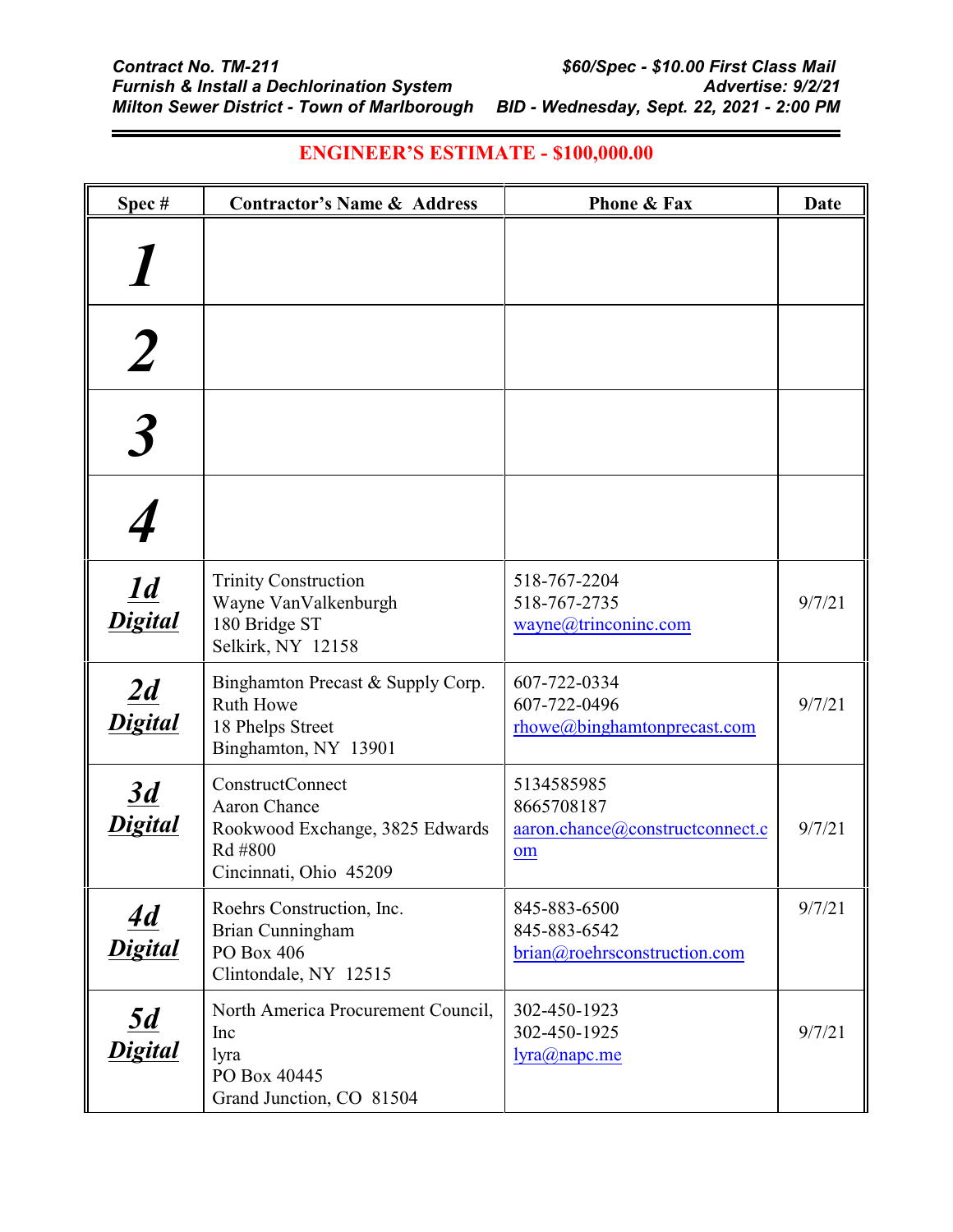| Spec#                                    | <b>Contractor's Name &amp; Address</b>                                                                        | <b>Phone &amp; Fax</b>                                               | Date    |
|------------------------------------------|---------------------------------------------------------------------------------------------------------------|----------------------------------------------------------------------|---------|
| $\underline{6d}$<br>Digital              | Amity Construction Corp.<br>Matt Thompson<br>24 Haviland Road<br>Poughkeepsie, NY 12601                       | 845-471-9252<br>845-471-9252<br>info@amityconstructioncorp.com       | 9/7/21  |
| $\overline{2d}$<br><b>Digital</b>        | Roehrs Construction, Inc.<br>Brian Cunningham<br>PO Box 406<br>Clintondale, NY 12515                          | 845-883-6500<br>845-883-6542<br>brian@roehrsconstruction.com         | 9/7/21  |
| $\frac{8d}{4}$<br>Digital                | TAM ENTERPRISES INC<br><b>Brittney Cioffi</b><br>114 Hartley Road<br>Goshen, NY 10924                         | 18452948882<br>8452948882<br>brittney@tamenterprises.com             | 9/7/21  |
| $\underline{\delta d}$<br><b>Digital</b> | Dodge Data & Analytics<br>Eden Rodriguez<br>2860 S State Hwy 161, Ste. 160 #501<br>Grand Prairie, Texas 75052 | 413-893-0645<br>609-336-2767<br>dodge.docs@construction.com          | 9/8/21  |
| <u>9d</u><br><b>Digital</b>              | Eventus Construction Company Inc.<br>Christina Scagnelli<br>PO Box 419<br>Amawalk, NY 10501                   | 9142452400<br>9144554230<br>ChristinaS@eventusco.com                 | 9/9/21  |
| <u><b>10d</b></u><br>Digital             | <b>WM Schultz</b><br>Liam Radigan<br>PO Box 2620<br>Ballston Spa, NY 12020                                    | 518-860-9532<br>5188850744<br>lradigan@wmschultz.com                 | 9/10/21 |
| 11d<br><u>Digital</u>                    | <b>Construction Journal</b><br>Erica France<br>400 SW 7th St<br>Stuart, FL 34994                              | 7727812144<br>7727812145<br>efrance@constructionjournal.com          | 9/10/21 |
| <u>12d</u><br><b>Digital</b>             | Sun Up Construction Corp.<br>Erik Allgauer<br>7 Viola Ct.<br>Wappingers Falls, NY 12590                       | 845-240-1883<br>845-240-1884<br>$Erik@sum\n    constructioncorp.com$ | 9/13/21 |
| <u>13d</u><br>Digital                    | Merritt Construction Inc.<br>Charles Merritt Jr<br>6 Staghorn Rd<br>Saugerties, NY 12477                      | 845-246-2138<br>845-247-9362<br>kathleen@MerrittConst1986.com        | 9/15/21 |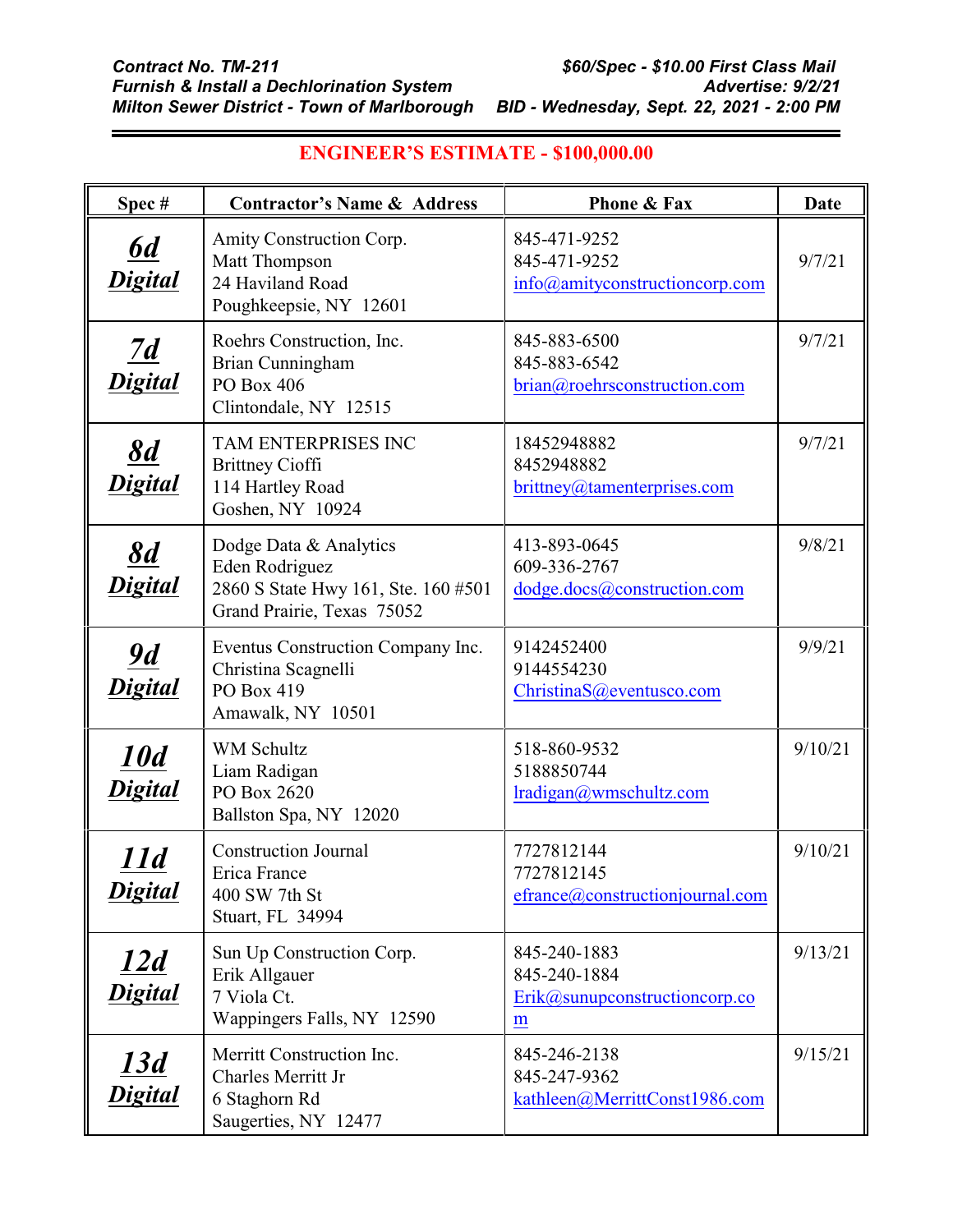| Spec#                        | <b>Contractor's Name &amp; Address</b>                                                 | Phone & Fax                                                | <b>Date</b> |
|------------------------------|----------------------------------------------------------------------------------------|------------------------------------------------------------|-------------|
| <u>14d</u><br>Digital        | NY Patriot Group LLC<br>Robert Chase<br>1215 Cotton Hill Road<br>Berne, New York 12023 | 518/944/8680<br>518/231/9516<br>r.chase@nypatriotgroup.com | 9/17/21     |
| $\frac{15d}{\text{Digital}}$ | Wittcon, Inc.<br>Julie Wittenberg<br>PO Box 4<br>Thompson Ridge, NY 10985              | 845-361-4899<br>na<br>wittcon.jaw@gmail.com                | 9/17/21     |
|                              |                                                                                        |                                                            |             |
|                              |                                                                                        |                                                            |             |
|                              |                                                                                        |                                                            |             |
|                              |                                                                                        |                                                            |             |
|                              |                                                                                        |                                                            |             |
|                              |                                                                                        |                                                            |             |
|                              |                                                                                        |                                                            |             |
|                              |                                                                                        |                                                            |             |
|                              |                                                                                        |                                                            |             |